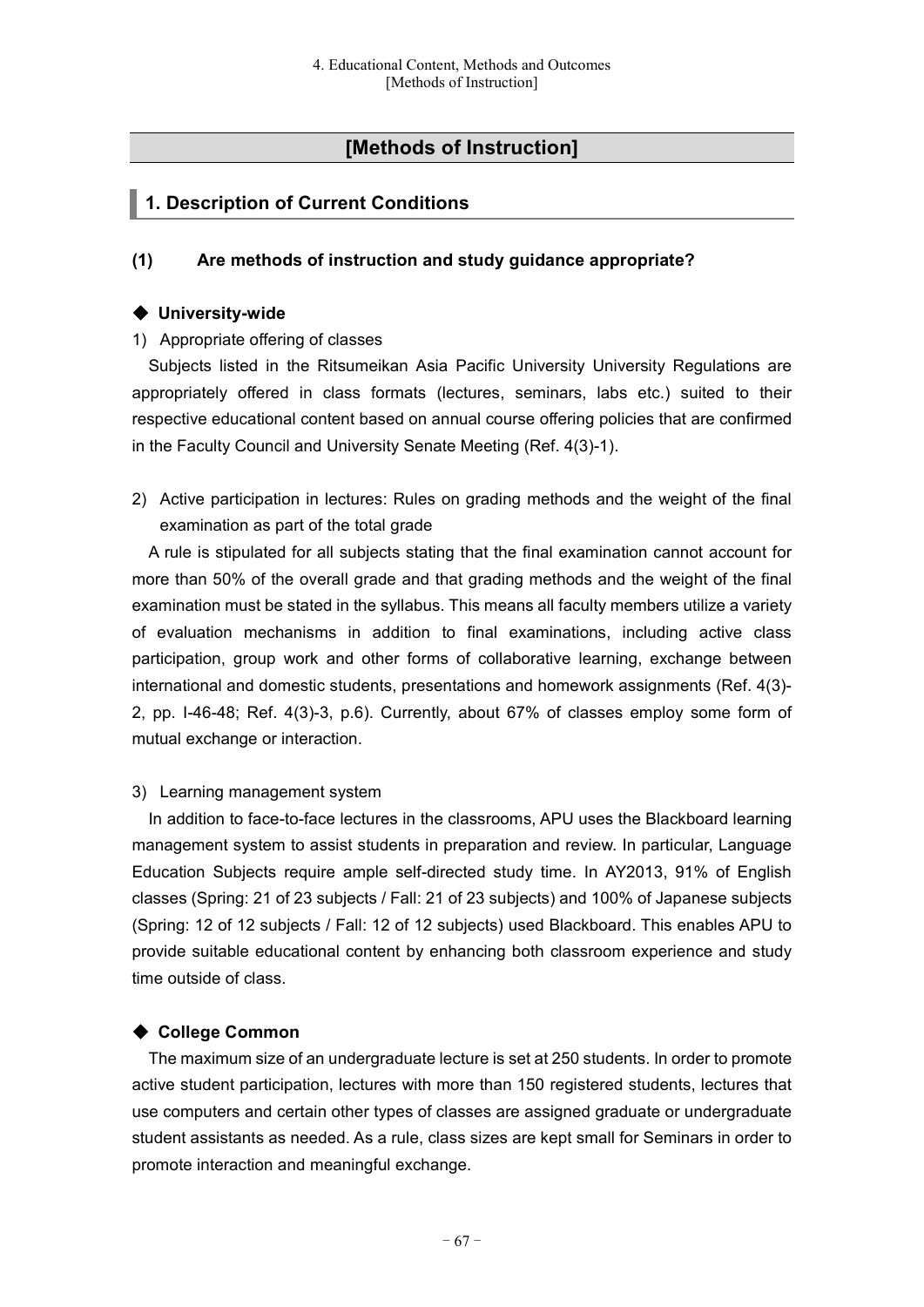All incoming freshmen are required to take First-Year Student Workshop I and II to ensure a smooth transition from passive high school learning. These are medium-sized classes in which full-time faculty members give lectures on set topics, after which Teaching Assistants (TAs) facilitate discussions and presentations in small groups of 10 to 15 students. In this way, measures are taken to implement interactive classes regardless of class size. These TAs also assist with group work outside of class. The students who work as TAs are upperclassmen whose performance in First-Year Student Workshop was outstanding; they are supervised by the full-time faculty members in charge of the subject. With daily exposure to role models like these TAs, students become more motivated to learn, and we believe this can serve as a model for peer learning.

Regarding information subjects, content is coordinated so that multiple sessions of the same subject can be taught by teams of faculty members. For example, multiple sessions of the 100-series subjects Internet Fundamentals, Programming I and Computer Literacy are offered in English and Japanese. Despite the fact that classes are taught by different faculty members, shared syllabi are used for Internet Fundamentals, which is held in English, and Computer Literacy, which is held in Japanese.

In addition, faculty members in the Education Development and Learning Support Center (EDLSC) lead organized efforts to standardize syllabi, including grading methods, for several first-year experience subjects, such as First-Year Student Workshop I and II, Peer Leader Training and the Career Design subjects.

# ◆ **College of Asia Pacific Studies**

# 1) Class formats

Major Subjects are divided into lectures and seminars, and the offerings of each for AY2013 are as listed below.

| Lectures                   | <b>Seminars</b> | Remarks                     |
|----------------------------|-----------------|-----------------------------|
| 220 classes<br>160 classes |                 | Japanese-basis: 226 classes |
|                            |                 | English-basis: 154 classes  |

# 2) Credit registration limits

We define strict limits to the number of credits students can register each semester to ensure quality in learning for their four years of study. The limits differ, however, for especially outstanding students on the Accelerated Graduation Program (a program that enables graduation in three or three-and-a-half years). These students may take up to 24 credits each in the third and fourth semesters and 30 credits each in the fifth semester and higher.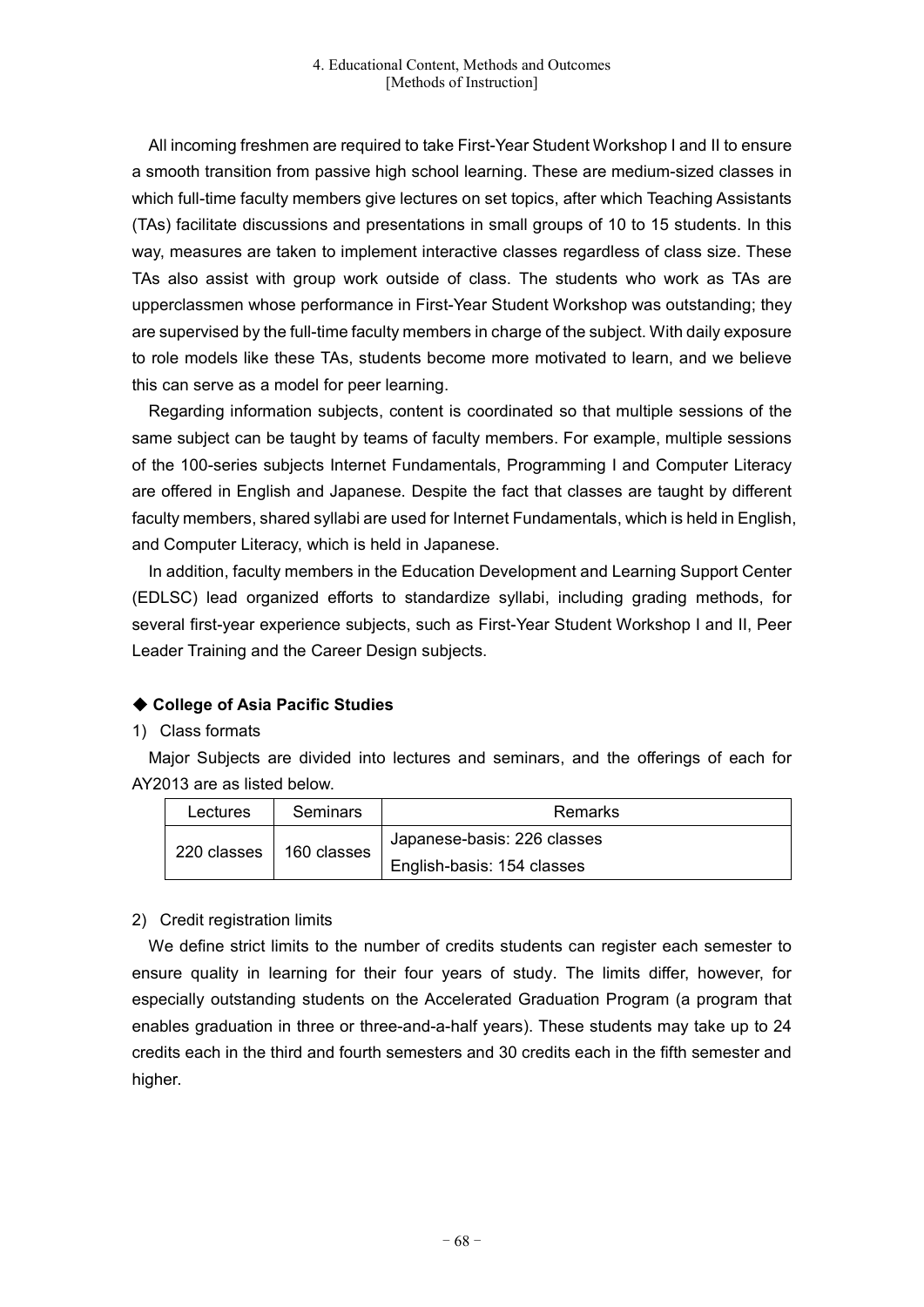#### 4. Educational Content, Methods and Outcomes [Methods of Instruction]

| 1st  | 2nd  | 3rd  | 4th  | 5th  | 6th  | 7th  | 8th  | <b>Total</b> |
|------|------|------|------|------|------|------|------|--------------|
| sem. | sem. | sem. | sem. | sem. | sem. | sem. | sem. |              |
| 18   | 18   | 20   | 20   | 20   | 20   | 24   | 24   | 164          |

# Credit Registration Limits per Semester

# ◆ **College of International Management**

### 1) Class formats

Major Subjects are divided into lectures and seminars, and the offerings of each for AY2013 are as listed below.

| Lectures | Seminars                  | Remarks                     |  |
|----------|---------------------------|-----------------------------|--|
|          | 210 classes   183 classes | Japanese-basis: 232 classes |  |
|          |                           | English-basis: 161 classes  |  |

# 2) Credit registration limits

We define strict limits to the number of credits students can register each semester to ensure quality in learning for their four years of study. The limits differ, however, for especially outstanding students on the Accelerated Graduation Program (a program that enables graduation in three or three-and-a-half years). These students may take up to 24 credits each in the third and fourth semesters and 30 credits each in the fifth semester and higher.

# Credit Registration Limits per Semester

| 1st  | 2nd  | 3rd  | 4th  | 5th  | 6th  | 7th  | 8th  | <b>Total</b> |
|------|------|------|------|------|------|------|------|--------------|
| sem. | sem. | sem. | sem. | sem. | sem. | sem. | sem. |              |
| 18   | 18   | 20   | 20   | 20   | 20   | 24   | 24   | 164          |

# ◆ **Graduate School of Asia Pacific Studies**

# 1) Credit registration limits

# Masters Programs in the Graduate School of Asia Pacific Studies

The number of credits required for completion is 32, and the maximum number of registerable credits for a given semester is 22. The following registration models, in which credit numbers are based on the different enrollment periods, are explicitly stated in the 2014 Graduate Academic Handbook (Ref. 4(3)-4, p.21).

| Standard 2-year | 1st $\sim$ 3rd semester: 10 credits each; 4th semester: 2 |
|-----------------|-----------------------------------------------------------|
| Completion      | credits                                                   |
| $1.5$ -year     | 1st, 2nd semester: 14 credits each; 3rd semester: 4       |
| Completion      | credits                                                   |
| 1-year          | 1st semester: 20 credits; 2nd semester: 12 credits        |
| Completion      |                                                           |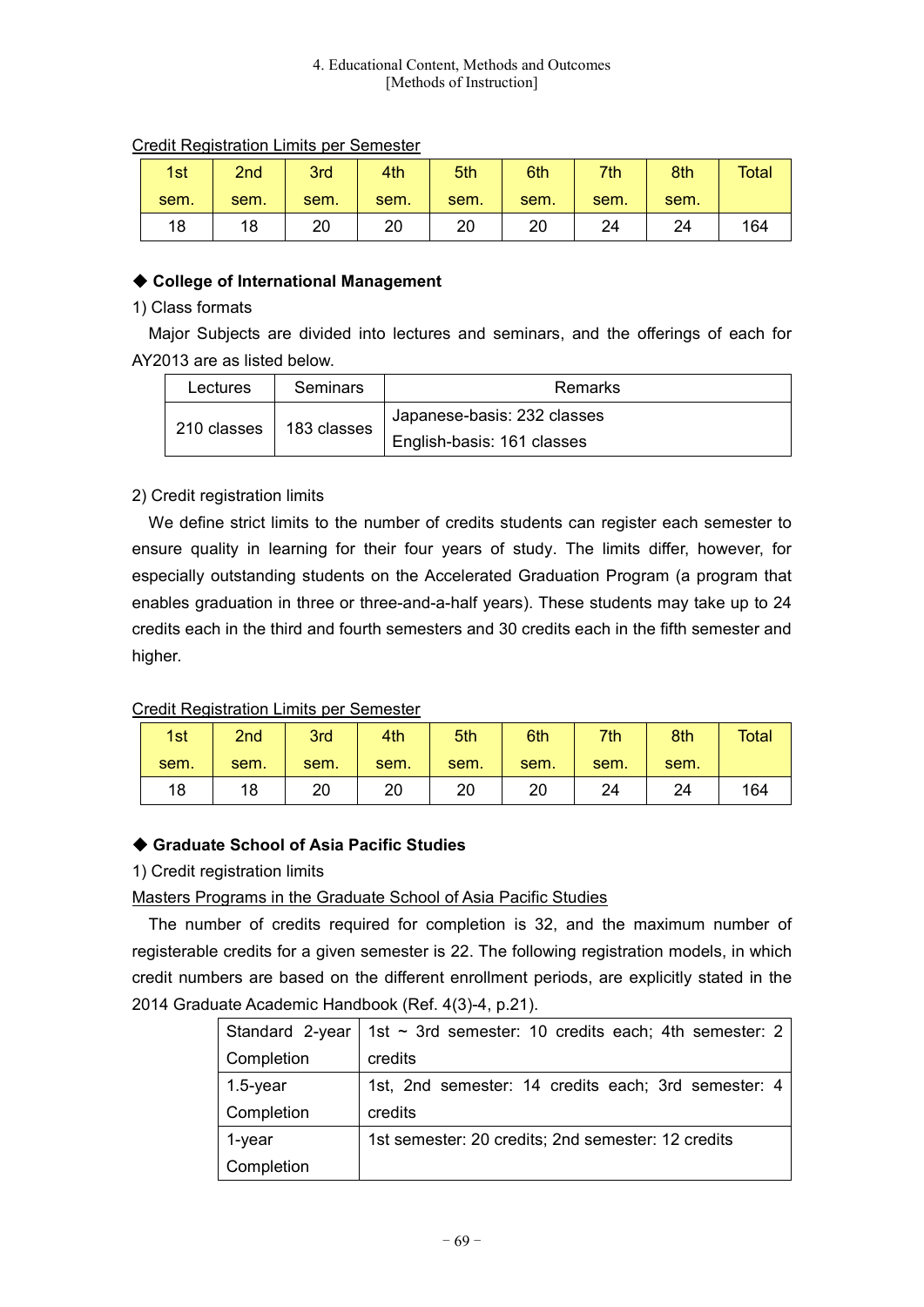### Doctoral Program in the Graduate School of Asia Pacific Studies

The number of credits required for completion is 30, and the maximum number of registerable credits for each is as follows.

|                | Standard 3-year   1st semester: 6 credits; 2nd semester: 10 credits; 3rd |  |
|----------------|--------------------------------------------------------------------------|--|
| Completion     | semester: 6 credits; 4th semester: 10 credits; 5th                       |  |
|                | semester: 6 credits; 6th semester: 4 credits                             |  |
| $\vert$ 2-year | 1st, 2nd semester: 14 credits each; 3rd semester: 6                      |  |
| Completion     | credits; 4th semester: 4 credits                                         |  |

2) Master's and doctoral programs: Research supervision and thesis/dissertation guidance based on Research Supervision Plans

Masters Programs in the Graduate School of Asia Pacific Studies

In the first month after enrollment, students and faculty from each Division gather so that students can find a supervisor to advise them on their desired research topic. After this, students take Seminars for the next three semesters and receive research supervision from their supervisors. Students who plan to write a master's thesis must submit a Research Proposal that provides an outline of their research, including research methods, and receive approval from their supervisor and the Dean of the Graduate School.

Systems are in place whereby the Master's Thesis Committee, with two internal screeners for each thesis, conducts fair and swift screenings of theses (Ref. 4(3)-5).

 $\triangleright$  Seminar Enrollment for 2-Year Completion (Ref. 4(3)-3)

| 1st semester: | Research Project I (2 credits; 1 class-hour of research             |
|---------------|---------------------------------------------------------------------|
|               | supervision per week)                                               |
| 2nd semester: | Research Project II (2 credits; 1 class-hour of research            |
|               | supervision per week)                                               |
| 3rd semester: | Research Project III (2 credits; 1 class-hour of research           |
|               | supervision per week; this time is used for conducting research     |
|               | and writing a master's thesis or research report.) Supervisors      |
|               | provide students with advice as needed, in light of their progress. |
| 4th semester: | Final Research Project (2 credits; 1 class-hour of research         |
|               | supervision per week; students receive supervision for their        |
|               | master's thesis or research report.)                                |

Doctoral Program in the Graduate School of Asia Pacific Studies

Upon enrollment, students are matched with supervisors who will advise them on their desired research topics. Students take Advanced Research on Asia Pacific Studies I ~ VI (2 credits each; one class-hour of research supervision per week) for the next six semesters and receive research supervision from their supervisors. In addition to this research supervision, students also take Research Paper I and II in the 2nd and 4th semesters, respectively, in which they write dissertations submitted in partial fulfillment of the award of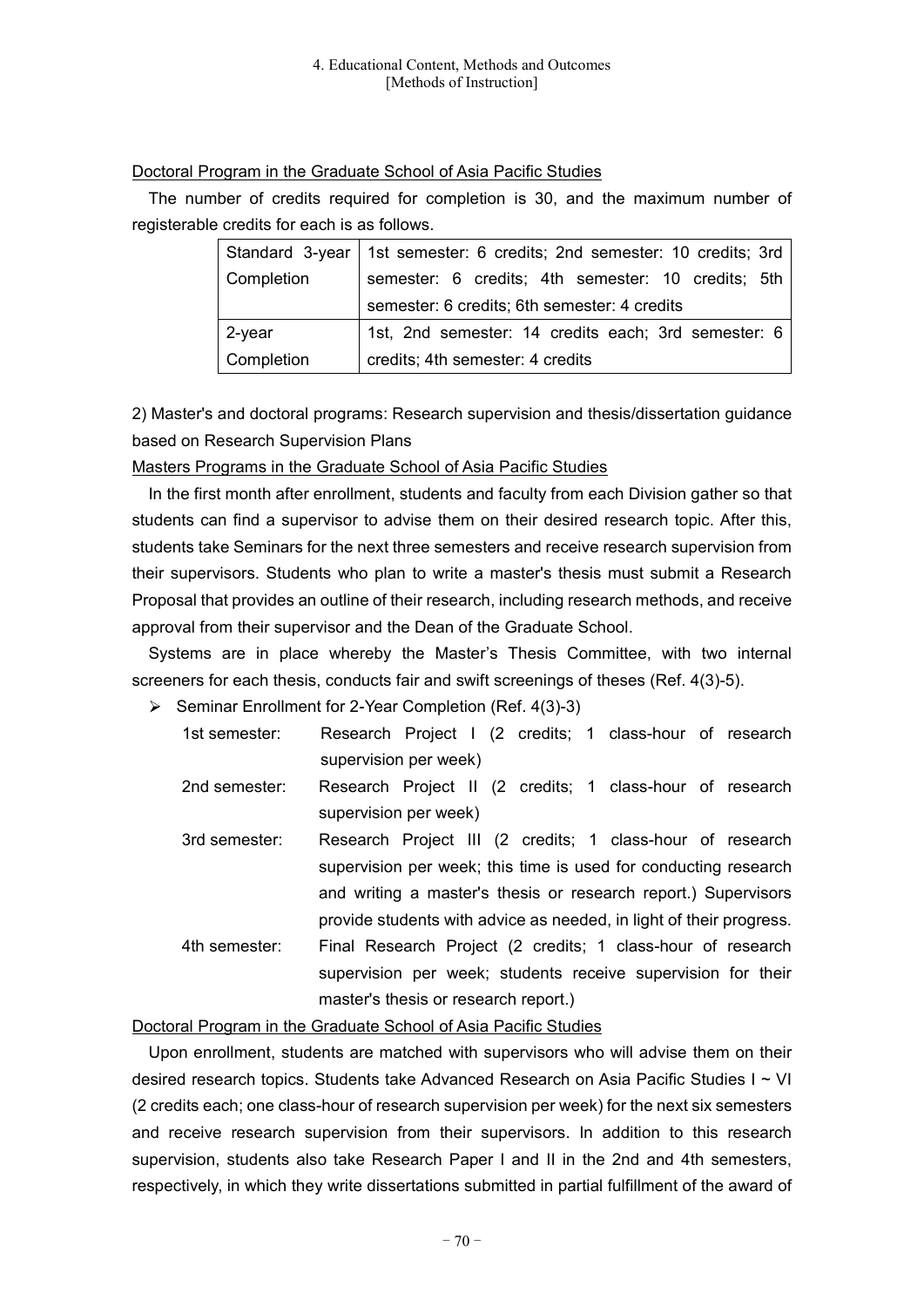a PhD. Based on these papers, the Doctoral Dissertation Committee (a committee of three APU faculty members) screens students for PhD candidacy.

Systems are in place whereby fair and swift screenings are conducted, as a rule, by one external screener and two internal screeners per dissertation under the supervision of the Doctoral Dissertation Committee (Ref. 4(3)-6).

# ◆ **Graduate School of Management**

1) Credit registration limits

The number of credits required for completion is 44, and the maximum number of registerable credits for a given semester is 22. The following registration models, in which credit numbers are based on the different enrollment periods, are explicitly stated in the 2014 Graduate Academic Handbook (Ref. 4(3)-4, p.51).

| Standard 3-year | 1st semester: 16 credits; 2nd semester: 12 credits; |
|-----------------|-----------------------------------------------------|
| Completion      | 3rd semester: 10 credits; 4th semester: 6 credits   |
| $1.5$ -year     | 1st semester: 16 credits; 2nd semester: 18 credits; |
| Completion      | 3rd semester: 10 credits                            |

2) Master's and doctoral programs: Research supervision and thesis/dissertation guidance based on Research Supervision Plans

After acquiring fundamental knowledge from Required Subjects in the first semester, students are matched at the beginning of the second semester with supervisors who will advise them on their desired research topics. After this, students take Seminars for the next three semesters and receive research supervision from their supervisors. Supervisors screen their students' theses, but a mid-term review is conducted under the supervision of the Master's Thesis Screening Committee before the submission of theses. This ensures the objectivity and transparency of screenings.

Seminar Enrollment (Ref. 4(3)-7)

2nd semester: Management Seminar I (2 credits; 1 class-hour of research supervision per week)

- 3rd semester: Management Seminar II (2 credits; 1 class-hour of research supervision per week)
- 4th semester: Management Seminar III (2 credits; 1 class-hour of research supervision per week; research supervision for a master's thesis, independent final report or case study)

# **(2) Are lectures offered in accordance with the syllabi?**

# ◆ **University-wide**

Syllabi are created with a standardized form containing the following elements: Objectives, Standards for Completion, Teaching Methods, Overview of Each Class, Method of Grade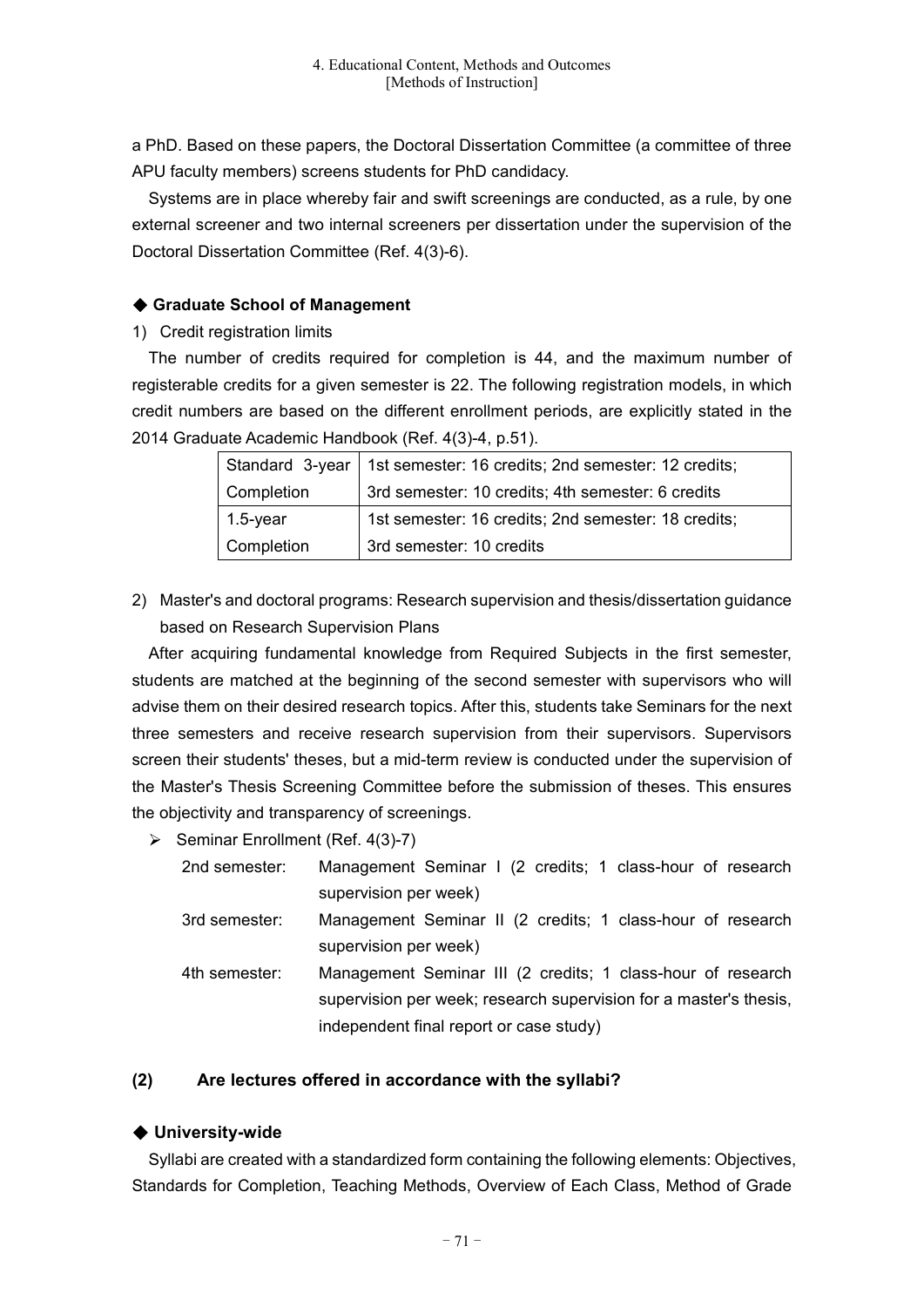Evaluation, Requirements for Students, Textbook(s), Further Reading(s) and Contact Information (Ref. 4(3)-8). Syllabi can be searched by faculty member name or keyword and are made available online before the semester starts so students can refer to them when registering subjects. Faculty members can list up to two Required Readings and 15 Further Readings (30 for a graduate school subject) on a syllabus. These Required Readings and Further Readings are shelved in the Reserve Corner of the APU Library when classes are in session to facilitate effective student learning in line with the syllabus. In AY2013, 593 Required Readings and 6,145 Further Readings were shelved in the Reserve Corner for student use.

The Class Evaluation Surveys are designed to ascertaining the degree of syllabus utilization with the following three questions: 1) "Did lecture content and the lecture schedule match that of the online syllabus?", 2) "Did the faculty member use the textbook and materials listed on the online syllabus in class?" and 3) "Did you register for this subject because it seemed interesting after you read and understood its role in the curriculum and its relativity to your study plan?" (Ref. 4(3)-9)

#### ◆ **College of Asia Pacific Studies**

Since the bachelor's degree program is offered in both Japanese and English, the syllabi for subjects offered in Japanese are written in Japanese, while the syllabi for subjects offered in English are written in English (except for some language subjects).

#### ◆ **College of International Management**

Since the bachelor's degree program is offered in both Japanese and English, the syllabi for subjects offered in Japanese are written in Japanese, while the syllabi for subjects offered in English are written in English (except for some language subjects).

#### ◆ **Graduate School of Asia Pacific Studies**

Since the curriculum is English-only, all of the syllabi are written in English. Up to 30 Further Readings can be listed in a graduate subject syllabus (as opposed to 15 for an undergraduate subject).

#### ◆ **Graduate School of Management**

Since the curriculum is English-only, all of the syllabi are written in English. Up to 30 Further Readings can be listed in a graduate subject syllabus (as opposed to 15 for an undergraduate subject).

#### **(3) Are grading and credit authorization appropriately conducted?**

#### ◆ **University-wide**

APU has used the GPA system since its inception, and we employ two types of GPA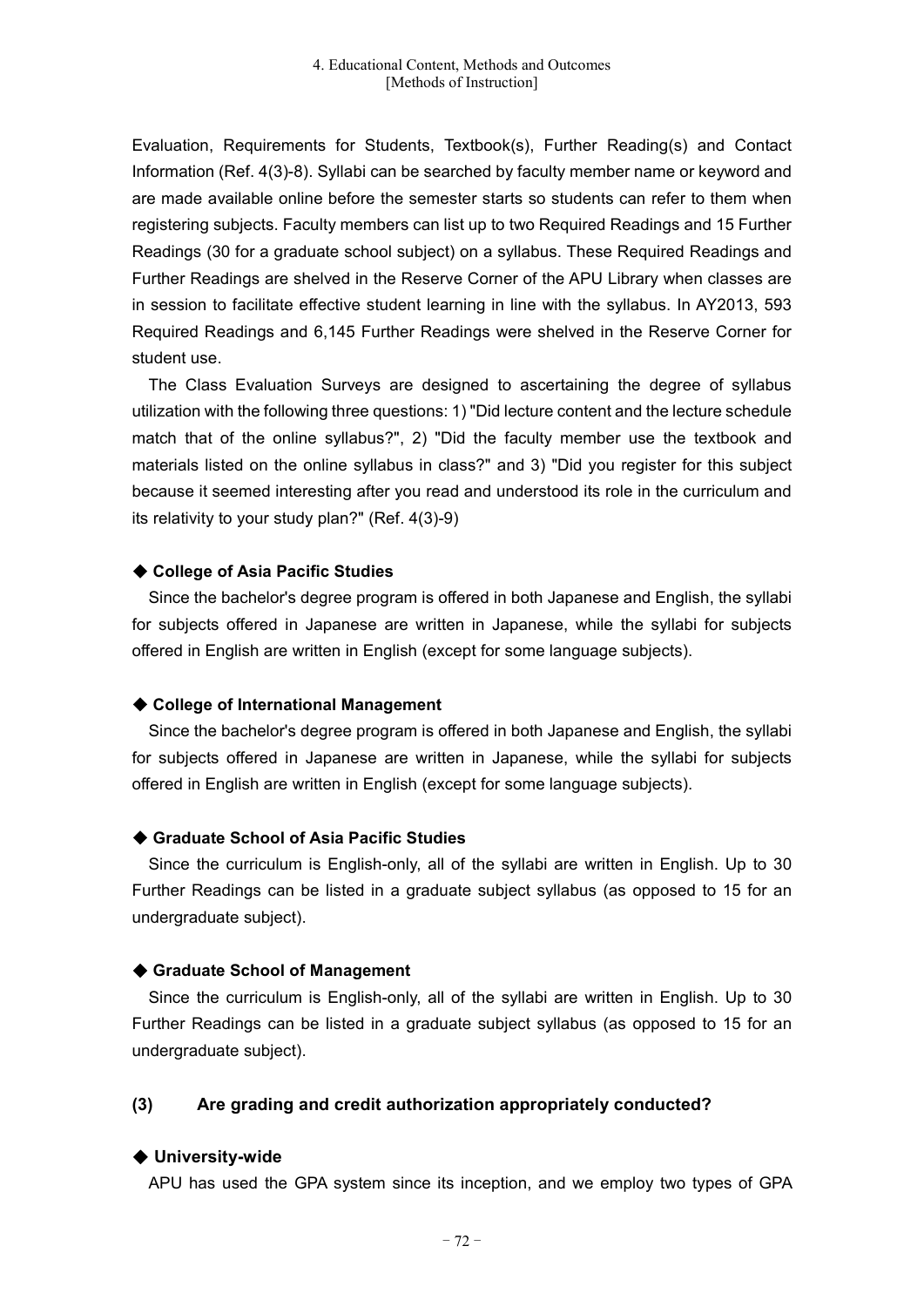calculations: the GPA for each semester ("semester GPA") and the GPA for all semesters completed to date ("cumulative GPA"). GPAs are also used for the priority registration system, which gives outstanding students priority for registering subjects, and as screening criteria for student exchange programs and scholarships. About 70% of international students are eligible for tuition reduction, and the semesterly screening to determine continuing eligibility is based on their academic performance (i.e., the number of credits completed and the semester GPA) for each semester. This encourages students to study on their own accord.

Starting with students admitted to the undergraduate Colleges in AY 2011, F grades are included in cumulative GPAs and listed on academic transcripts and student grade reports in order to increase the objectivity and international currency of our GPAs.

There is also an Academic Merit Scholarship that provides monetary incentives to outstanding students with the highest GPAs in each semester, and these students are presented with awards from the President and other university officials. In this way, GPAs are used for a variety of university initiatives.

To prevent a situation in which grades for lectures lose meaning because they are determined entirely by final examinations, a common set of guidelines is in place stating that final examinations cannot exceed 50% of the total grade. Grading is conducted stringently. The grading methods and standards for all subjects are listed in syllabi, and these, along with weight of examinations and other components, are confirmed in advance (Ref.4(3)-8).

| Letter<br>Grade | Evaluation    | Pass | Letter<br>Grade | Evaluation   | Pass |
|-----------------|---------------|------|-----------------|--------------|------|
| A+              | 90% or higher | Pass | C               | 60-69%       | Pass |
| A               | 80-89%        | Pass |                 | 59% or lower | Fail |
| B               | 70-79%        | Pass |                 |              |      |

Faculty members are also asked to submit grade evaluation comments at the end of each semester (except for Language Education Subjects and Seminars). These comments are made public on the university intranet and allow students to confirm general trends for a given subject, such as key points on the final examination or report, examples of frequently missed questions, overall student attitudes and messages of encouragement for students (Ref. 4(3)-10).

In both Colleges, credits obtained at another university, junior college or technical college prior to enrollment may be transferred if the subject content can be confirmed from course outlines or syllabi from the other institution. Subjects are reviewed for their correlation to subjects at APU and are then transferred as substitutes for subjects listed for one of the Colleges in the University Regulations in accordance with the Ritsumeikan Asia Pacific University Academic Regulations (Ref. 4(3)-11, Article 74). If no correlation can be made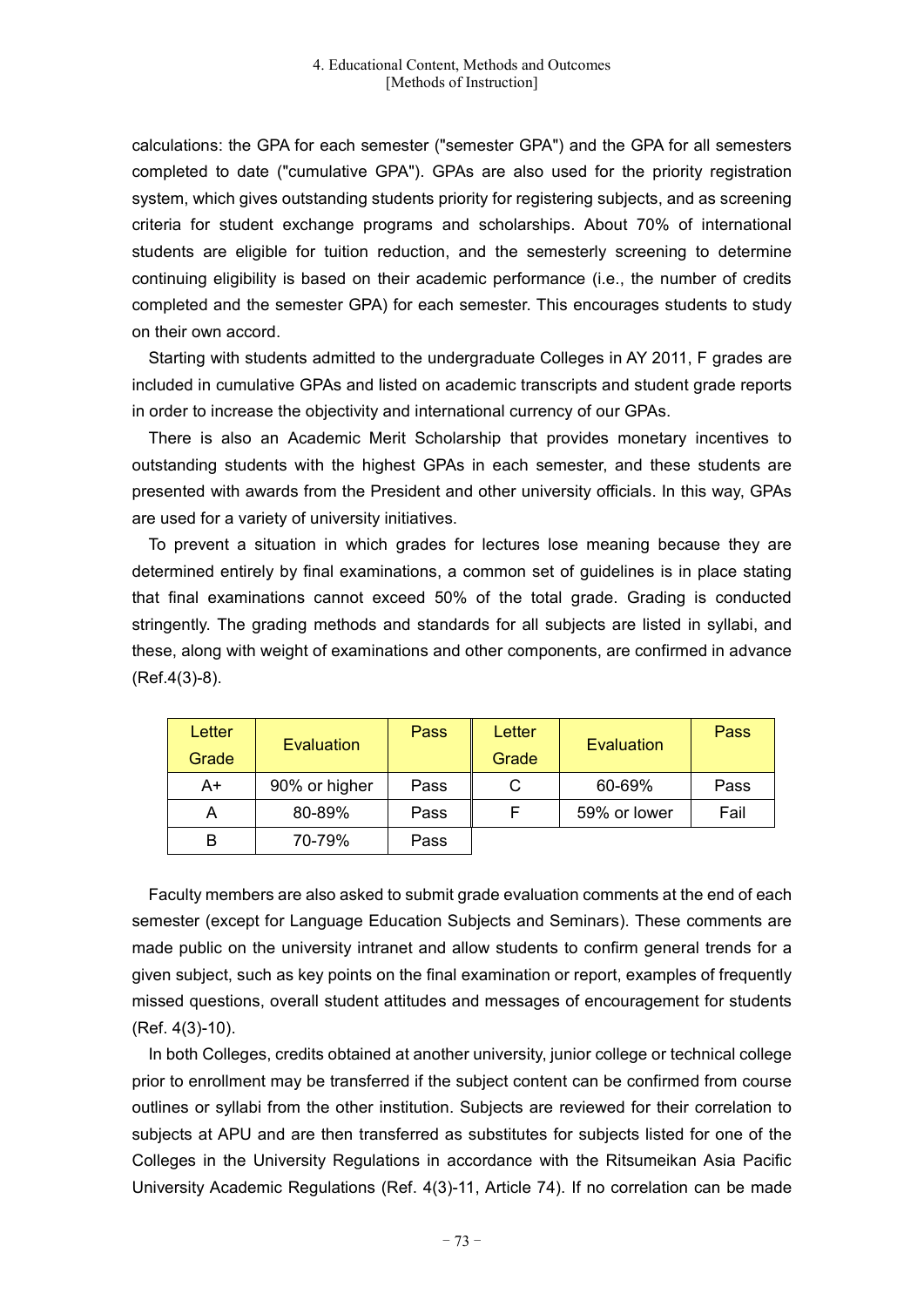between the subject taken at the former institution and a subject offered at APU, then it cannot be transferred. In this manner, only academic content that suits one of APU's bachelor's degree programs can be transferred, thus ensuring the validity of APU's credit transfer methods.

Programs for which credits can be transferred from other institutions after enrollment include the regular curriculum (semester or session-based) exchange program with Ritsumeikan University and Akita International University, and programs with the Open University of Japan and Oita University.

In accordance with the Ritsumeikan Asia Pacific University Academic Regulations, credit transfer from study abroad at foreign universities with whom APU has student exchange agreements is implemented upon a screening to determine compatibility with APU subjects listed in the University Regulations (Ref. 4(3)-11, Article 74). APU can confirm in advance whether or not subjects scheduled to be taken at the study abroad program can be transferred back to APU, which allows for the establishment of a mutual learning agreement between APU and its students. Credits obtained on study abroad can be transferred after the student finishes the program and submits an application for credit transfer along with his/her transcripts and syllabi from the host university. Credit numbers are calculated based on the methods for multinational university credit number calculation set forth in the UCTS Guidelines (UMAP Credit Transfer Scheme) and the credit transfer list between APU and UCTS is publicly available.

In either case, APU allows students to transfer up to 60 credits to the undergraduate Colleges (48% of the 124 credits required for graduation) by the time of graduation based on the laws.

#### ◆ **College of Asia Pacific Studies**

Faculty members are asked to submit grade evaluation comments at the end of the semester which are made public to students. In APS, comments were provided for 67% (71 of 106 classes) Major Subjects (2014 spring semester). Also, to share information about proper grading, the grade distributions for each subject (i.e., the percentages of each letter grade awarded) are disclosed every semester in the Faculty Council (excluding subjects with less than 10 students, seminars and other small-group subjects).

#### ◆ **College of International Management**

Faculty members are asked to submit grade evaluation comments at the end of the semester which are made public to students. In APM, comments were provided for 63% (56 of 89 classes) Major Subjects (2014 spring semester). Also, to share information about proper grading, the grade distributions for each subject (i.e., the percentages of each letter grade awarded) are disclosed every semester in the Faculty Council (excluding subjects with less than 10 students, seminars and other small-group subjects).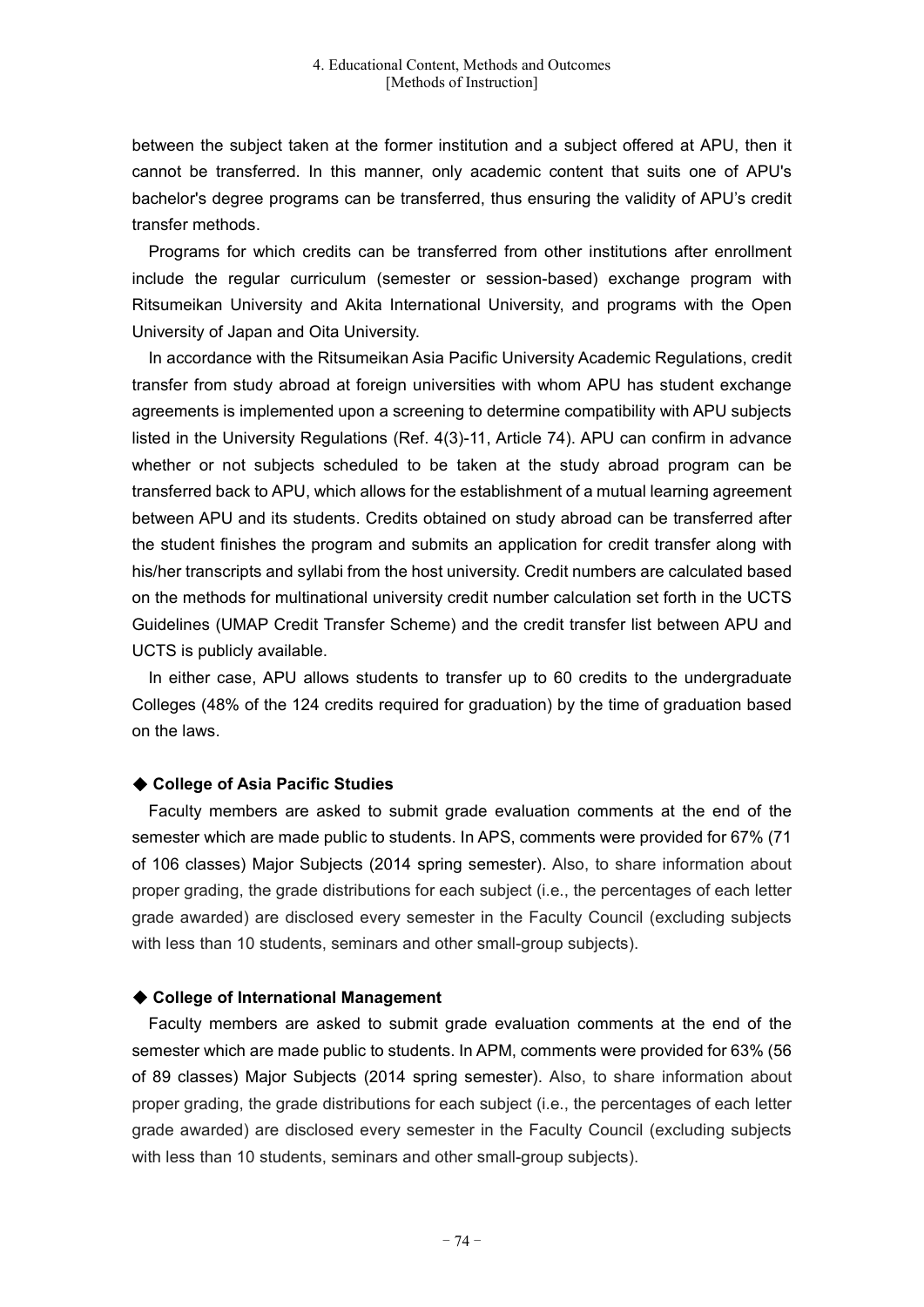#### ◆ **Graduate School of Asia Pacific Studies**

At the end of the semester, GSA faculty members submitted grade evaluation comments, which are made public to students, for 51% (19 of 37 classes) subjects (2014 spring semester).

Meanwhile, GSA also offers a dual master's degree with Trier University of Applied Sciences, Germany. Under this program, students must complete the 32 credits required for completing the International Cooperation Policy Major in GSA and the 120 ECTS credits required for completing the master's program at Trier University of Applied Sciences (which is equivalent to approximately 61 APU credits after conversion). Students must also submit a research report to APU and a master's thesis to Trier University of Applied Sciences and pass the screenings for both. The annex to the cooperative agreement lists the subjects that students take during their first year (in Japan) and their second year (in Germany) as well as substitute subjects and grade conversion methods, and the two universities transfer credits based on these stipulations (Ref. 4(3)-12). Up to 10 credits earned at Trier University of Applied Sciences can be transferred back to APU to count toward our requirements for completion.

Under the supervision of the program supervisor, program coordinators are appointed at both universities to coordinate subject offerings, confirm student enrollment progress, and provide enrollment supervision.

# ◆ **Graduate School of Management**

At the end of the semester, GSM faculty members submitted grade evaluation comments, which are made public to students, for 69% (11 of 16 classes) subjects (2014 spring semester).

# **(4) Are educational outcomes regularly inspected? Are the results of those inspections used to improve curricula, educational content and methods of instruction?**

#### ◆ **University-wide**

At APU, faculty development (FD) is divided into two types of training (i.e., Initiatives Programs): training for new faculty and faculty-led training programs.

When APU first opened, we had yet to establish the educational methods required to teach students with a diverse array of educational backgrounds from all over the world, so our basic approach to FD was a bottom-up one in which faculty planned their own training sessions to respond to practical needs in the classroom. We refer to this as initiative-based training. The same process also applied to staff. In AY2009, APU was selected for the MEXT University Education and Student Support Promotion Project for our Faculty and Staff Enrichment Program, a collaborative faculty-staff effort to promote initiative-based training.

Our Initiatives Programs consist of Faculty Initiatives Programs (FIP), which are planned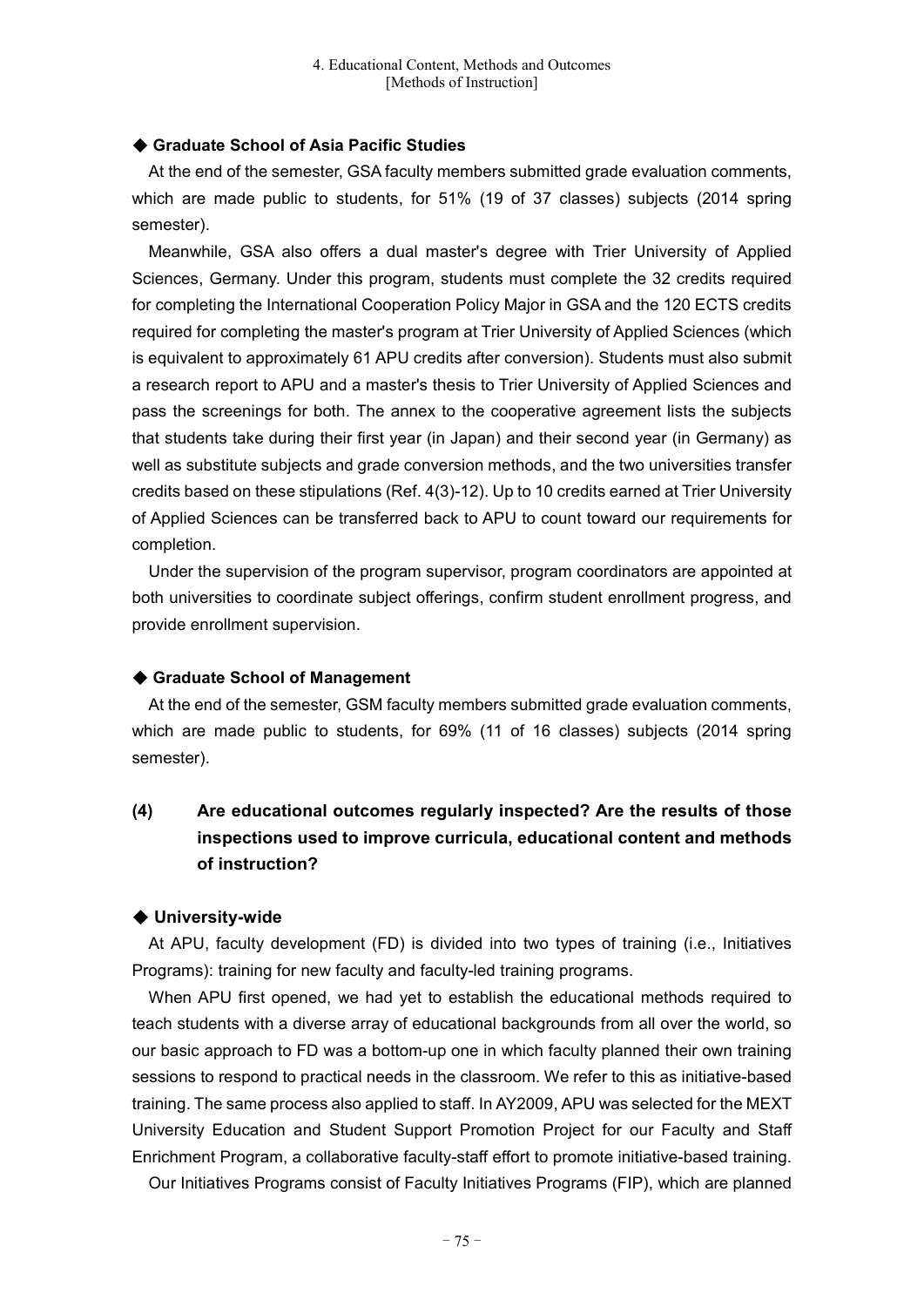by faculty or groups of faculty, and Division Initiatives Programs (DIP), which are planned by the organizations to which faculty belong. Initiatives Programs are implemented voluntarily by faculty to address the issues they face when they actually teach and deal with students, and the results are incorporated back into their classes. In this way, many achievements have been recorded under the Initiatives Programs.

For example, the College of International Management and the Graduate School of Management conducted a survey of assurance of learning (AOL) methods as part of their efforts to obtain accreditation from AACSB, and faculty members in the Center for Language Education, which is responsible for teaching Language Education Subjects, teamed up with faculty members in the Colleges to implement an FD project entitled "Exploring Team Teaching between Faculty Members who Teach Subjects Held in English and English Instructors" (Ref. 4(3)-13).

| <b>FIP</b>          | AY2011   | AY2012    | AY2013     |  |
|---------------------|----------|-----------|------------|--|
| No. of              | 8        | 19        | 8          |  |
| <b>Applications</b> |          |           |            |  |
| No. of              |          |           | 6          |  |
| Awards              | 6        | 10        |            |  |
| No.                 | 5(62.5%) | 10 (100%) | $6(100\%)$ |  |
| Implemented         |          |           |            |  |

Figures inside parentheses indicate the ratio of implemented initiatives (i.e., complete projects) to the number of applications

| DIP    | AY2011 | AY2012 | AY2013 |
|--------|--------|--------|--------|
| No. of |        |        |        |
| Awards |        |        |        |

We have maintained this tradition since inception, but now that more than 10 years have passed since then, we are working to strengthen our training for new faculty members in an effort to systematically establish internationally-compatible education.

This training aims to deepen new faculty members' understanding of APU unique features as well as its curricula, students and classes. Since AY2013, we have worked with the University of Minnesota in the United States, one of our partner schools, to provide a year round training program in which new faculty learn about internationally- compatible teaching methods (e.g., setting learning goals, writing syllabi, conducting evaluations using rubrics, running interactive classes etc.). Program content is planned by having instructors from the University of Minnesota visit APU beforehand to assess the situation and needs of our faculty. Workshops are held at APU in June and the University of Minnesota in September, and the instructors from the University of Minnesota provide online consulting at other times during the year. Five faculty members participated in AY2013 and five more participated in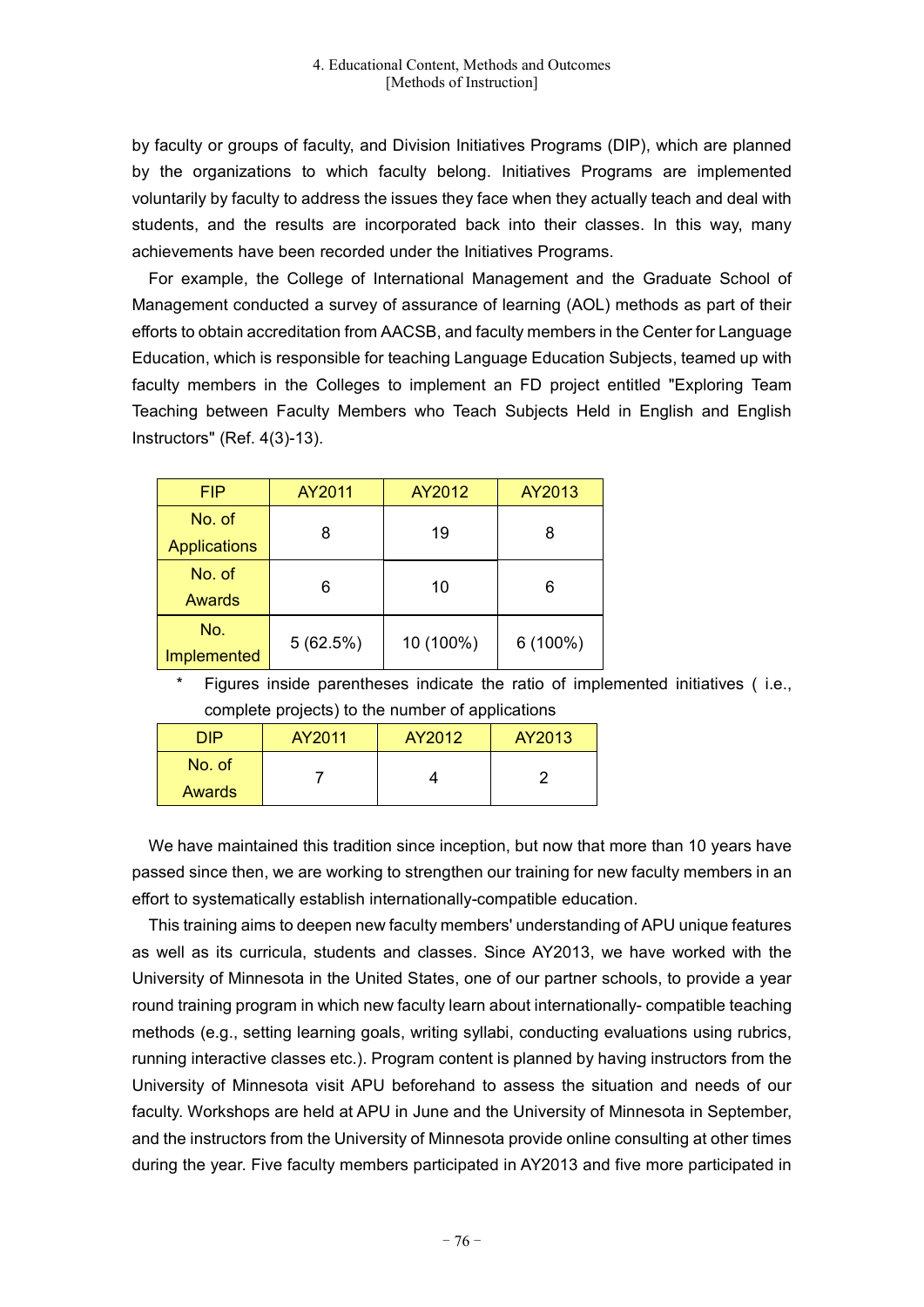AY2014, and they reported on what they learned at final presentation sessions held upon the conclusion of the program each year. This allows new faculty to share new teaching methods they have learned and improvements they have made with the rest of the university.

Regarding lecture improvements, in addition to the aforementioned FD activities, the results of the Class Evaluation Survey and other questionnaires are reported and institutional feedback from the organizations in charge of language education and freshman education and both the Colleges is issued as needed, as outlined below. These institutional reviews, reviews of initiatives and improvements are shared with everyone in the university from the executives to the faculty and staff, and these are discussed in light of universitywide issues at the APU Review, which is held twice a year. For example, in the 2014 Summer Review, faculty and staff, including the President, gathered to engage in a free discussion of the Top Global University Project and academic reforms in the College of Asia Pacific Studies, which will form a major pillar of the next round of academic reforms (Ref. 4(3)-14).

Another tool for reviews is the Class Evaluation Survey, which is conducted in every lecture subject. The results are issued to each faculty member as feedback so that the voices of the students can be directly reflected in lecture improvements. Every year, subjects with class sizes of 20 to 25 students, including undergraduate Language Education Subjects and undergraduate and graduate Seminars, elicit favorable scores from the students, while subjects with class capacities of 250 score lower on average. Student understanding directly correlates with satisfaction, and more interactive classes with lower numbers of students have higher levels of satisfaction and understanding (Ref. 4(3)-15).

Student comments are collected and a graphical representation thereof is sent to individual faculty as feedback. College officials confirm survey results every semester and, based on the overall averages, provide advice and supervision to individual faculty where necessary. In this manner, APU promotes the improvement of teaching methods.

Before every semester, the Center for Language Education (CLE), which administers Language Education Subjects, conducts a regular review of educational outcomes, and puts the results to use in improving the educational content and instruction of Language Education Subjects. This review session is open to all faculty and staff members, not just members of the CLE. As a rule, Japanese and English language subjects are team taught by groups of instructors, so level coordinators are assigned for each subject to coordinate class content, students and grading methods as well as to create standardized examination questions, quizzes, homework assignments and supplements. These instructors hold FD group sessions, including intensive workshops, and they engage in organized educational improvements during the semester by holding regular meetings to share information.

Since the freshman education subjects First-Year Student Workshop I and II each use the same syllabus, content, and grading methods for all classes, coordinators are appointed for each subject and language of offering to make adjustments to content between the class held in Japanese and those held in English. The instructors of these subjects (AY2013: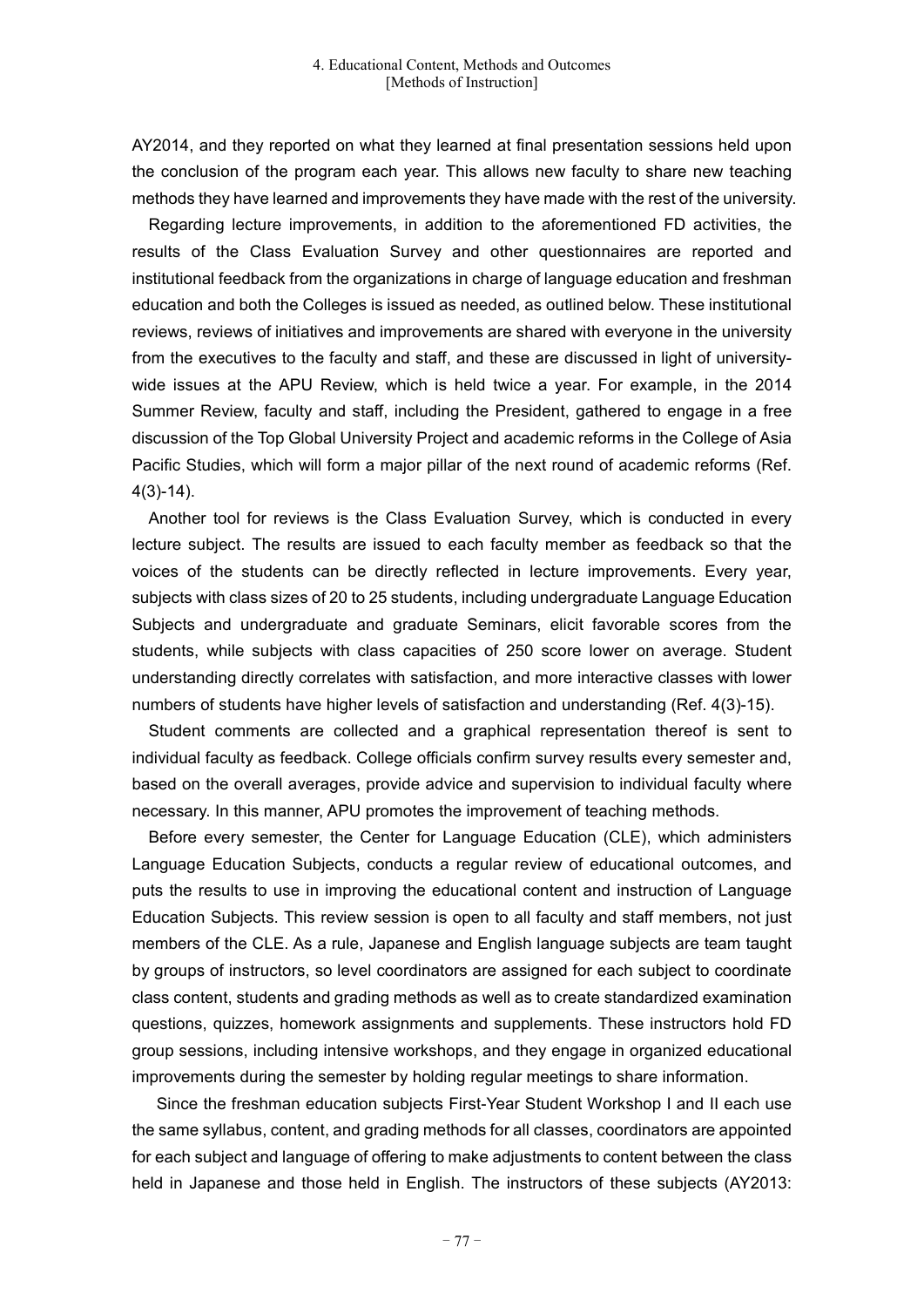FYSW I: 12 English class instructors, 13 Japanese class instructors; FYSW II: 14 instructors for each language) participate in group training sessions before and during the semester. In addition to this, instructors who have taught the subject for several years and the subject coordinators provide first-time instructors with individual training to improve and enhance content.

# ◆ **College of Asia Pacific Studies**

APS currently holds retreats to review its academics and discuss future policy directions. In AY2014, the following discussions were held:

| October:  | The actual situation surrounding Field Study and ways to link it to the                        |
|-----------|------------------------------------------------------------------------------------------------|
|           | curriculum                                                                                     |
| November: | Linking internships and career development to the curriculum                                   |
| December: | Integrating Field Study, internships and other Active Learning programs<br>into the curriculum |

# ◆ **College of International Management**

APM is working to standardize the content of its Automatically Registered Subjects and Core Subjects. With regard to the two Automatically Registered Subjects, Fundamental Mathematics and Business Mathematics, instructors meet to ensure that no differences in content arise among instructors and languages of offering and to adjust content and grading methods as needed. In the field of Accounting, efforts are taken to ensure systematic enrollment by examining the content of related subjects and selecting textbooks etc. As a result of these initiatives, major improvements were recorded in subjects whose classes had drastically different grade weighting in AY2011.

# **2. Assessment**

# **(1) Items that are Showing Results**

# ◆ **University-wide**

1) Advising tailored to the student situation

APU began offering academic advising to students with insufficient credits in AY2011 in the form of individual interviews and group sessions. This, along with faculty office hours and careful guidance tailored to the student situation, can be commended (Ref. 4(3)-16).

# 2) Syllabus creation process and grading methods

In addition to preliminary conformation of the content of syllabi, faculty members teaching multiple classes of the same subject work from the syllabus creation phase to ensure uniform lecture management and grading, and this is notable for the positive effect that it has.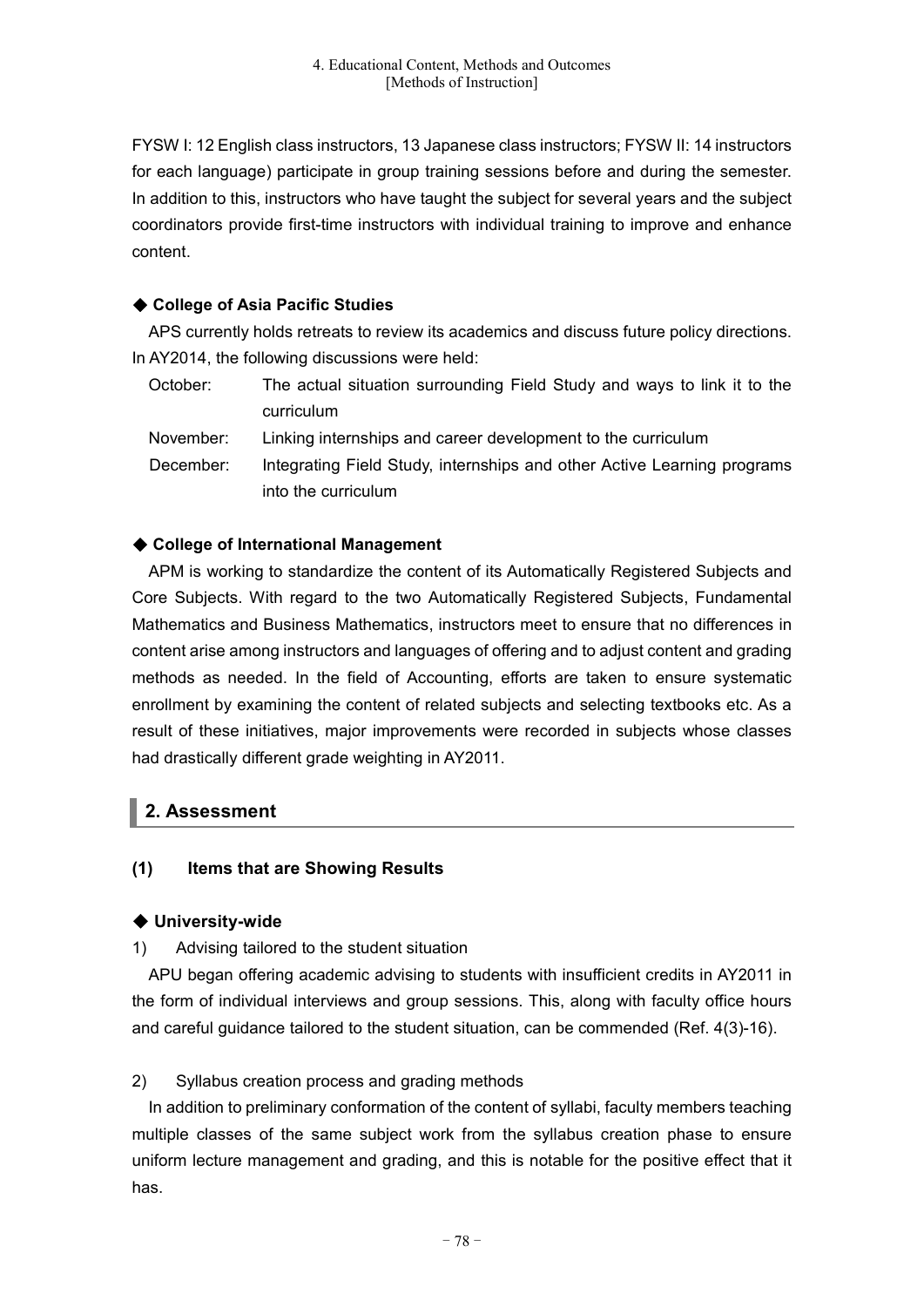With a policy of limiting the proportion of the grade that the final examination can account for to 50% or less, we encourage faculty to exercise ingenuity in class design and operation. If students cannot improve their performance with elements other than the final examination, they cannot earn credits, so this encourages proactive participation in class. These measures are highly effective in terms of improving the quality of learning.

#### ◆ **Graduate School of Asia Pacific Studies**

#### 1) Master's thesis and research report screening framework

We reformed the curriculum in AY2014 and revised the screening framework for final written assignments (i.e., master's thesis or research report) (Ref. 4(3)-5; Ref. 4(3)-6). Now, two-person screening teams (the supervisor and another APU faculty member) screen both master's theses and research reports, and based on the results, the final screening results are confirmed by a Screening Committee established within the Graduate School. With regard to seminar supervision, regular presentations are held in each Division within the major where all of the faculty in the respective Divisions can verify the progress of students' research plans and provide guidance. With this system, students can receive objective evaluations from the point of enrollment onwards, thereby improving the objectivity, transparency and stringency of research supervision and screening.

### ◆ **Graduate School of Management**

# 1) Master's thesis and research report screening framework

We reformed the curriculum in AY2014 and revised the screening framework for final written assignments (i.e., master's thesis or research report) (Ref. 4(3)-7). Now, two-person screening teams (the supervisor and another APU faculty member) screen the final written assignments, and based on the results, the final screening results are confirmed by a Screening Committee established within the Graduate School. With regard to seminar supervision, all students are required to participate in a seminar in which they report on the progress of their research plans in their third semester (i.e., the semester before their final semester). In this way, we have improved the objectivity, transparency and stringency of research supervision and screening.

# **(2) Areas for Improvement**

# ◆ **University-wide**

# 1) Utilization of the Class Evaluation Survey

It has become clear that the analysis of the Class Evaluation Survey results is only a general overview and that there are major differences in response rates between the Colleges and Graduate Schools.

2) Increasing the percentage of faculty with Office Hours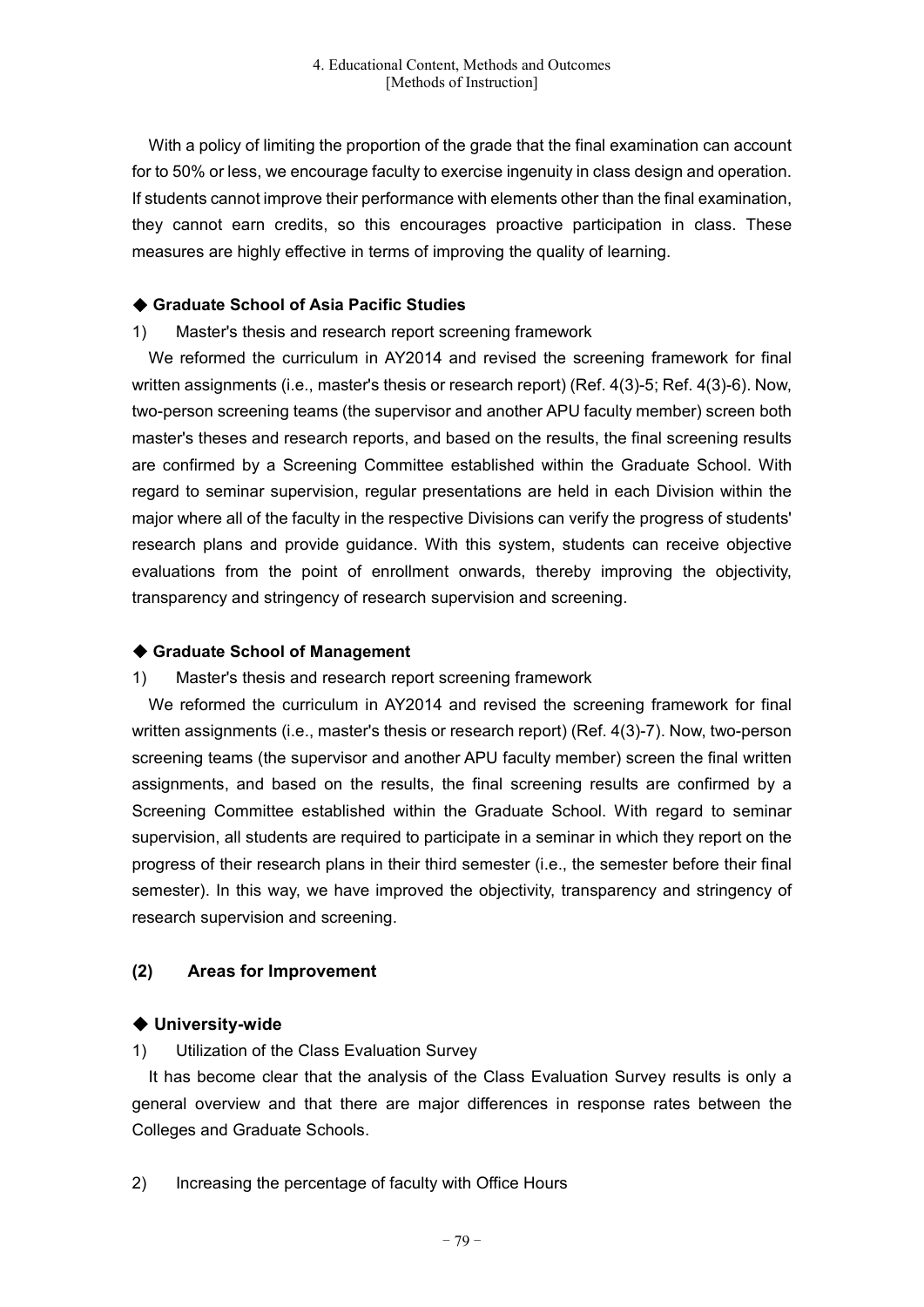A system is in place whereby faculty set weekly Office Hours to provide students with individual advice, but we must strengthen efforts to improve the Office Hours system and boost the percentage of full-time faculty setting Office Hours in light of the percentages for the 2013 spring and fall semesters outlined below.

| <b>Affiliation</b> | Rate            |                    |              |
|--------------------|-----------------|--------------------|--------------|
|                    | 2013 Spring     | 2013 Fall Semester | 2013 Average |
|                    | <b>Semester</b> |                    |              |
| <b>APS</b>         | 51.9%           | 90.2%              | 71.1%        |
| <b>APM</b>         | 58.5%           | 87.5%              | 73.0%        |
| <b>CLE</b>         | 55.8%           | 88.1%              | 72.0%        |
| <b>EDLSC</b>       | 55.6%           | 100%               | 77.8%        |
| Average            | 55.2%           | 89.3%              | 72.3%        |

# 3) FD initiatives

At APU, FD activities focus on actual teaching methods and issues, and faculty voluntarily undertake improvements based thereupon; however, strategic improvements aimed at analyzing and resolving university-wide educational issues have been insufficient. Also, we cannot admit that sufficient efforts have been made to convey the importance of this in the training sessions for new faculty, despite the fact that we must teach a multinational group of students.

# 4) Review of the grade evaluation comment system

Even though faculty members are asked to submit grade evaluation comments at the end of each semester (except for small-group Language Education Subjects and Seminars), the submission rates for AY2013 were 64% (412 of 644 classes) for undergraduate subjects and 59% (67 of 114 classes) for graduate subjects. Since these rates are not necessarily high, we must analyze how students use these comments and review how we approach faculty who do not submit them (Ref. 4(3)-10).

# **3. Strategic Direction for the Future**

# **(1) Items that are Showing Results**

# ◆ **University-wide**

# 1) Advising tailored to the student situation

We have used academic advising to provide support mainly to students who have been unable to keep up with their studies, but going forward, we will also promote specialized academic advising to help students select areas of study or offer advice on advancement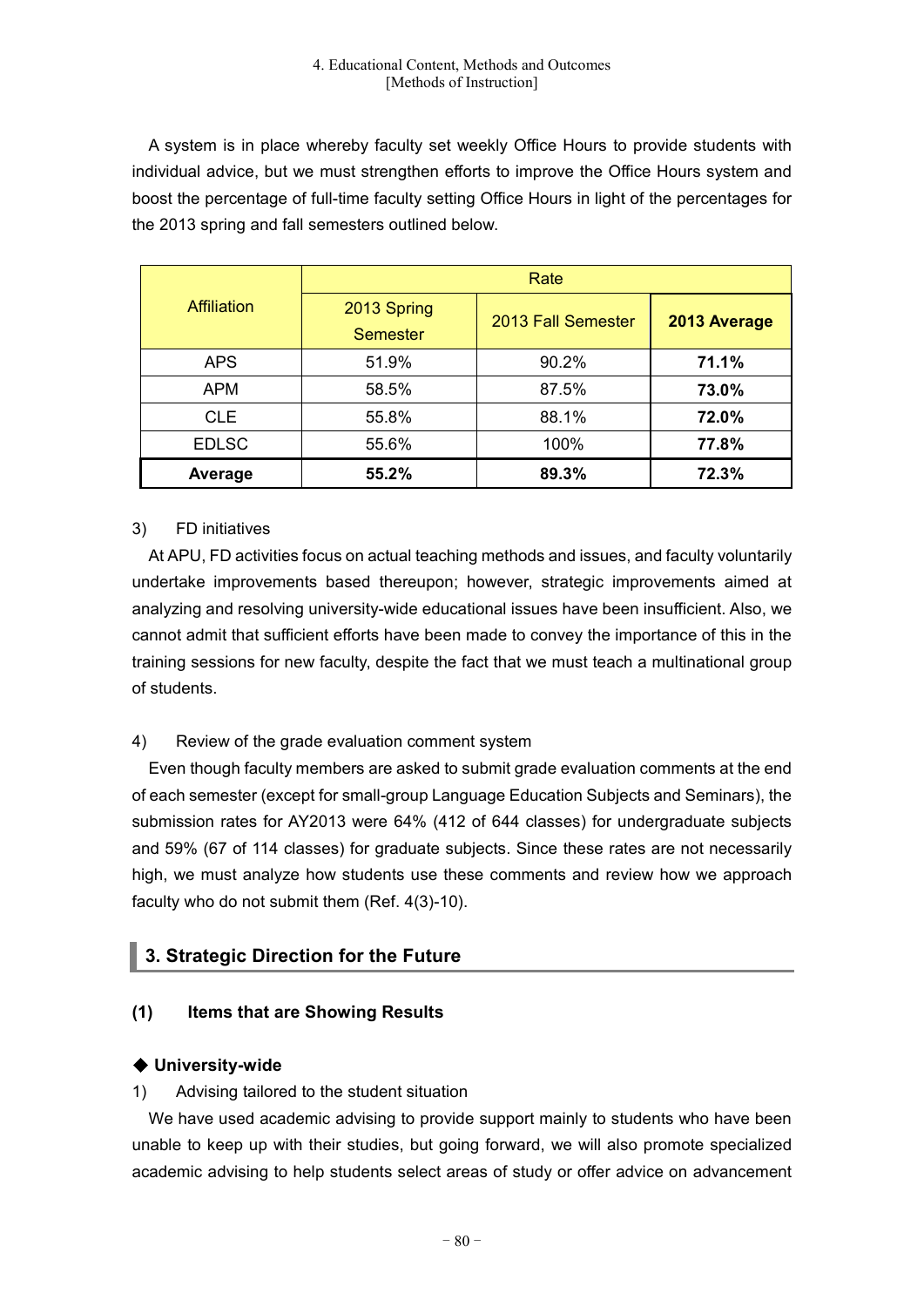to graduate schools overseas.

# 2) Syllabus creation process and grading methods

We will analyze syllabus usage (i.e., access logs) and share examples of the best practices, such as measures to encourage students to actively participate in class, contained in the syllabi, thereby strengthening APU's distinctive multicultural cooperative learning.

# ◆ **Graduate School of Asia Pacific Studies**

# 1) Master's thesis and research report screening framework

With the 2014 graduate school reforms, we are working to improve the objectivity, transparency and stringency of research supervision and screening. We will review the outcomes of these efforts and enact the necessary improvements.

# ◆ **Graduate School of Management**

1) Master's thesis and research report screening framework

With the 2014 graduate school reforms, we are working to improve the objectivity, transparency and stringency of research supervision and screening. We will review the outcomes of these efforts and enact the necessary improvements.

# **(2) Areas for Improvement**

# ◆ **University-wide**

# 1) Utilization of the Class Evaluation Survey

As part of revisions to the AY2012 Faculty Assessment System (i.e., assessment duties conducted in AY2013), we asked faculty members to conduct Class Evaluation Surveys for at least one of their subjects and submit a "Reflection on AY2013 Lectures and Areas for Improvement" survey (Ref. 4(3)-17). By doing this, we have encouraged faculty members to improve their lecture content in both semesters, keeping in mind the PDCA Cycle, based on the results of the Class Evaluation Survey. Going forward, we will review Class Evaluation Survey questions as well as how we analyze and use the results.

# 2) Increasing the percentage of faculty with Office Hours

Excluding special reasons, such as Academic Development Leave and leave of absence, we aim to have 100% of full-time faculty members set Office Hours. We will also conduct surveys or hold hearings with faculty members to ascertain the status of student learning and promote initiatives to collect records of student consultations performed during Office Hours.

# 3) FD initiatives